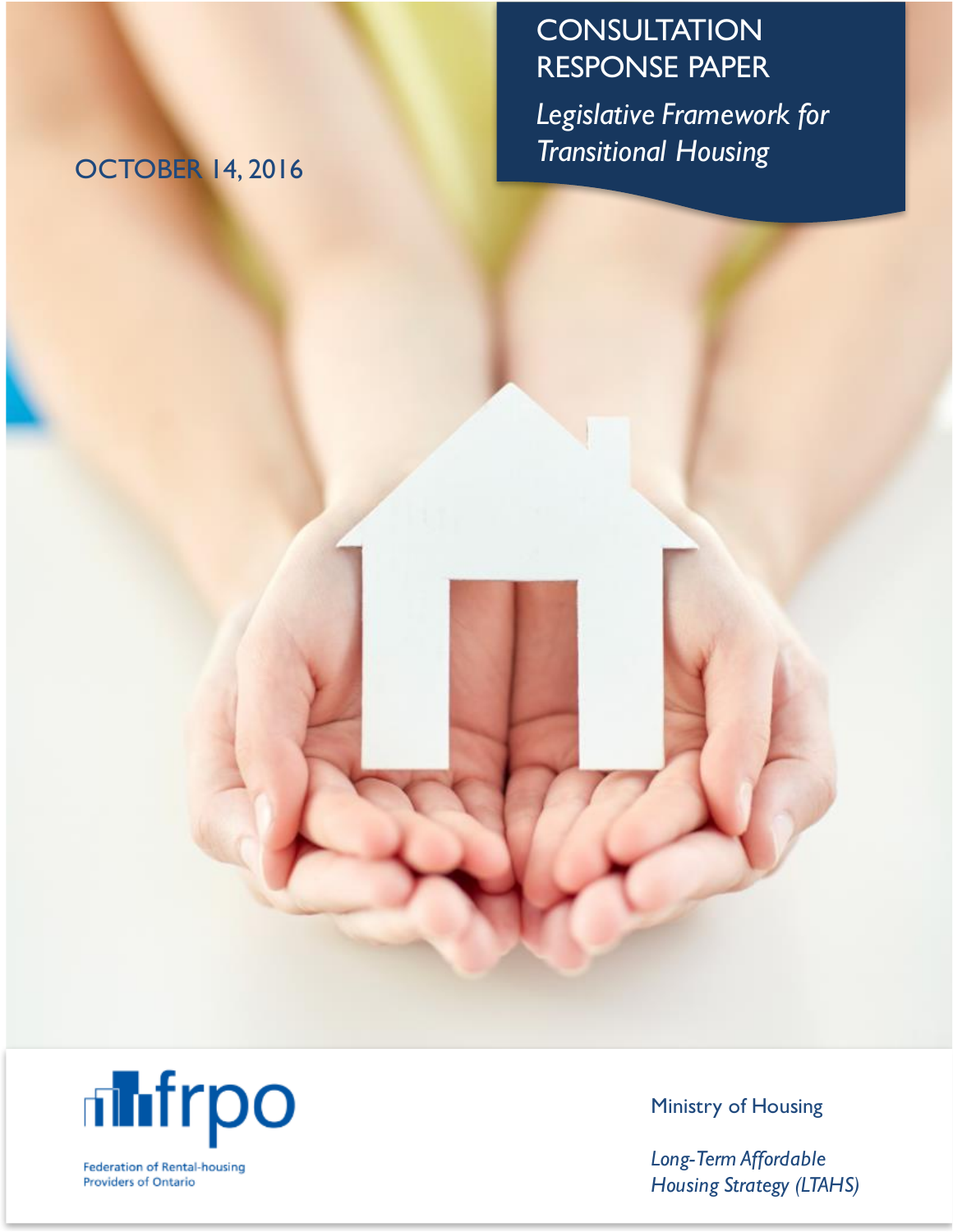# **TABLE OF CONTENTS**

| <b>Executive Summary</b>                              |   |
|-------------------------------------------------------|---|
| <b>FRPO Responses to Consultation Paper Questions</b> |   |
| Conclusion                                            | 5 |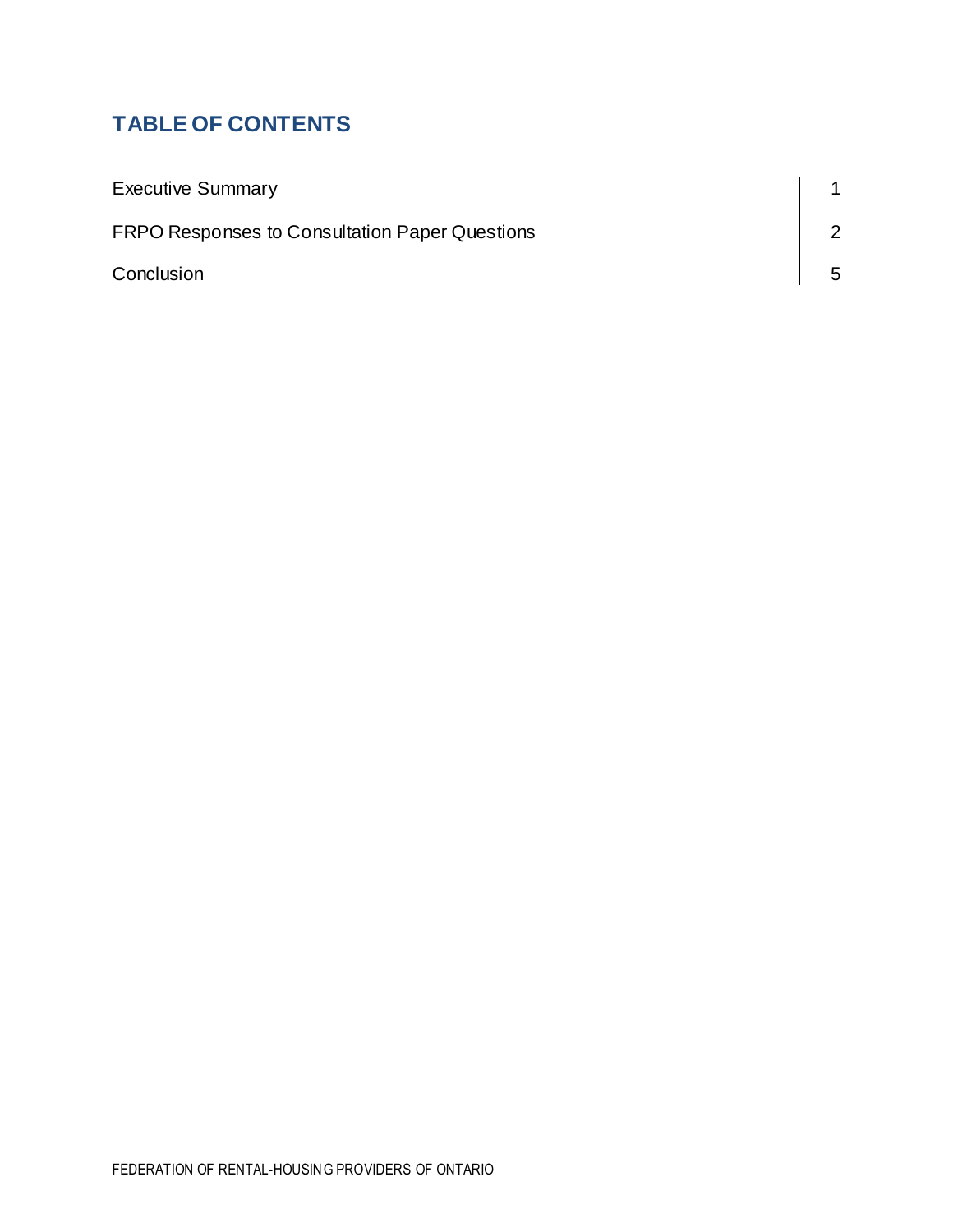## **EXECUTIVE SUMMARY**

The Federation of Rental-housing Providers of Ontario (FRPO) and its members are proud supporters of Interval House. Interval House provides much needed programs and services to survivors of domestic violence; and some of these programs include transitional housing programs.

A number of FRPO's private sector rental housing provider members offer rental housing units at a greatly reduced rent to those receiving program services from Interval House through the *Her Home Housing Project*. FRPO members do not receive government funds or other subsidies in exchange for their participation – their involvement is solely based on their desire to help those in need and from their commitment to build sustainable, strong, and inclusive communities.

In our experience, the current legislative provisions that govern how private sector rental housing providers can support these important community initiatives for transitional housing contain what we deem to be unintended barriers and impede providers from being as helpful as possible to organizations such as Interval House.

We have provided our best advice on ways we believe the Minister of Housing can help make private sector participation in providing transitional rental housing broader and more effective. Our comments are focused on those areas where we have particular expertise and experience, and we have left the more technical program-related topics to the experts in that area to propose workable solutions.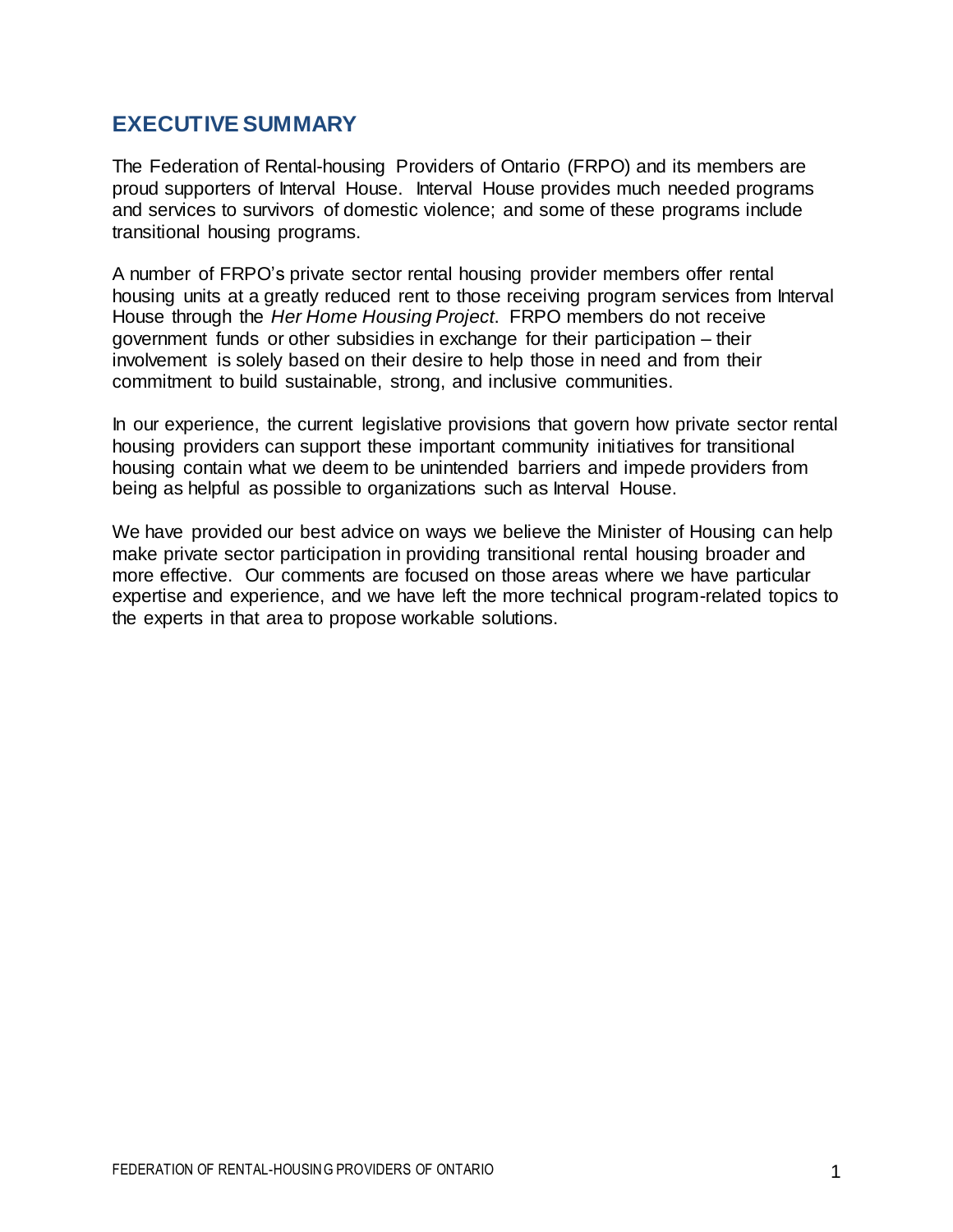# **FRPO RESPONSES TO CONSULTATION PAPER QUESTIONS**

#### **1. Preferred Option**

Under the current environment, private sector rental housing providers enter into agreements that define the roles and responsibilities between those who provide apartment homes and the transitional/supportive housing program provider. For this arrangement, there are three concurrent agreements in place: (i) between the private sector rental housing provider and the transitional/supportive housing provider; (ii) between the transitional housing program organization and the program participant; and (iii) between the private sector rental housing provider and the program participant. This ensures transparency and a clear understanding of expectations and responsibilities of all parties.

This current practice is most closely reflected in option 2 in the consultation paper. FRPO supports option 2 which calls for an exemption from the *Residential Tenancies Act* (RTA) and a limited scope for the Landlord and Tenant Board (LTB). The LTB often involves a lengthy process, one that is not conducive to the flexibility needed in some of the transitional housing program requirements. Also, the LTB can be an intimidating process for those not familiar with it. However, providing a separate method of reviewing and addressing complaints and concerns of program participants could provide assurance of fair practices and treatment within the transitional housing program parameters.

An additional concern of private sector rental housing providers is related to LTB decisions that have deemed the private sector housing provider and the transitional housing program organization as co-landlords. Consideration should be given to the findings of LTB decisions on this matter. FRPO would be pleased to provide further information if needed.

#### **2. Definition and scope**

FRPO wants to ensure the policy and legislative definition and scope of transitional housing will allow private sector rental housing providers to continue to directly support these important programs and services such as those offered by Interval House who is a FRPO's partner in a number of community support programs.

FRPO also strongly supports the Ministry's clear objective, as outlined in the consultation paper, to not capture, either inadvertently or indirectly, any residents (tenants) of private sector rental housing providers (landlords) that are not participating in transitional housing programs.

Private sector rental housing providers who elect to support transitional housing programs/organizations do not receive any funding or subsidies for the rental units provided as part of the transitional housing program. To facilitate the use of a private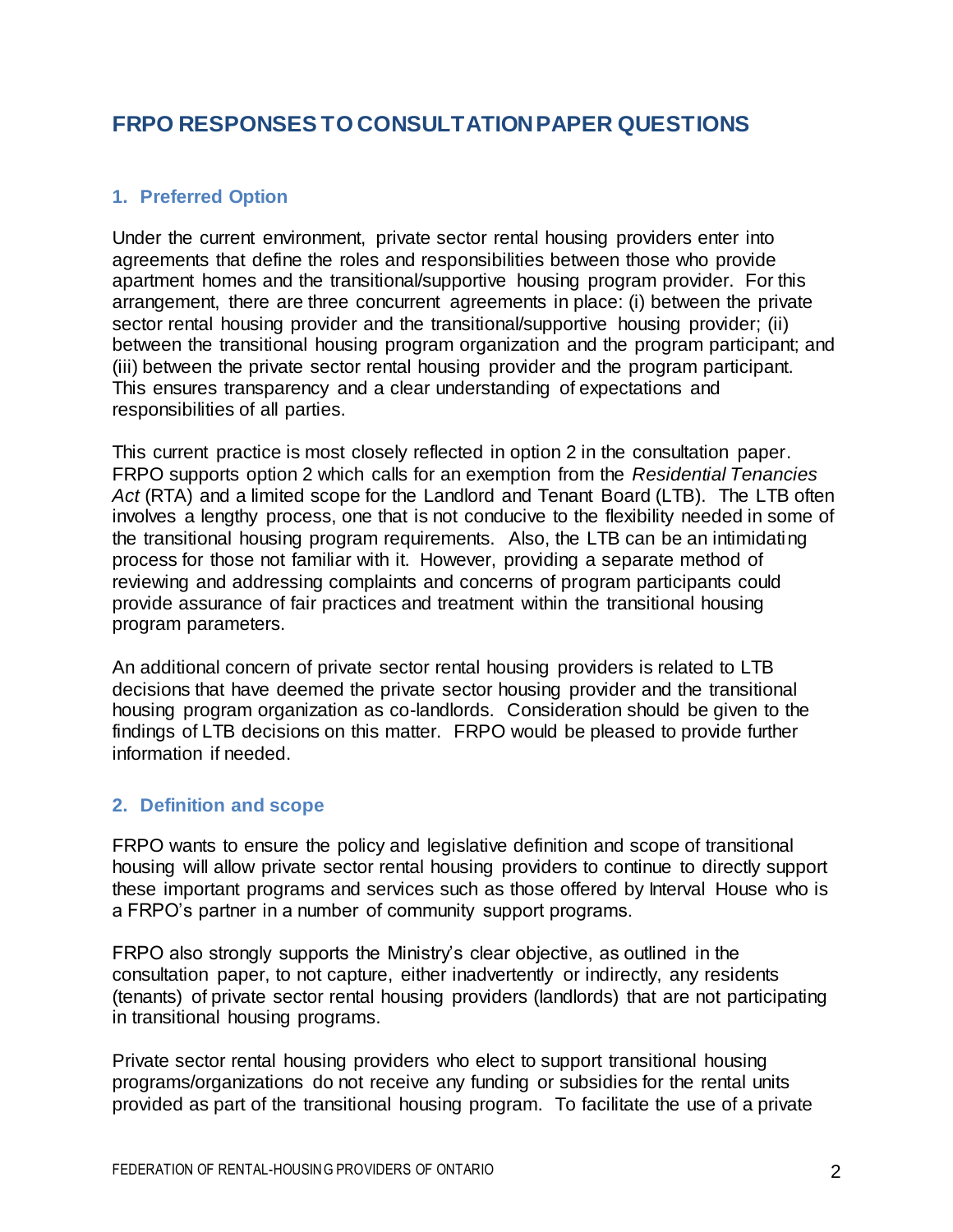sector apartment in these programs, the details of how the unit is provided is set out in an agreement between the apartment owner/operator and the transition housing program provider, which clearly defines the scope of the housing resource being provided at a reduced cost for the duration of the approved program. As long as the transitional/supportive housing provider qualifies under the proposed RTA transitional housing definition, the location of the units, whether within the supportive housing provider's facility or within a private sector multi-residential building should not matter. The presence of an agreement between the private sector rental housing provider and the transitional housing program provider should, in our opinion, sufficiently meet the requirements of the RTA definition.

Another consideration in the development of the transitional housing definition would be its alignment with the inclusionary zoning legislation currently before the Ontario Legislature. Consideration should be given as to whether rental housing units identified as part of a proposed municipal inclusionary zone should be excluded from this definition as well.

#### **3. Time period**

FRPO supports a 3-year maximum time period for the operation of transitional housing programs. Not all programs and participants require 3-year participation, however, setting a 3-year maximum should allow the needed flexibility to effectively deliver programs. Our participation evidence to date strongly suggests the current 12-month allowance in not sufficient for a number of clients enrolled in these support programs.

#### **4. Agreement components**

The agreement components outlined in option #2 appear to be reasonable, and reflect the current components used in agreements by Interval House. FRPO would defer to transitional housing program organizations based on their experience and expertise.

In cases where a private sector rental housing provider is collaborating with a transitional housing program organization, the rental housing provider signs a separate agreement with the program participant (tenant) as described in question #1 above. This agreement provides further clarification of roles, responsibilities, and expectations related to the program participant and the rental unit within the private sector multi-unit rental housing building.

#### **5. Streamlined eviction process**

As addressed in our response to question #1, the LTB would not provide the timeliness or flexibility required to effectively deliver specialized transitional housing programs, and it could be intimidating for program participants.

It is important to find a balance that: (i) enables transitional housing program organizations the ability to effectively deliver programs; (ii) ensures fairness and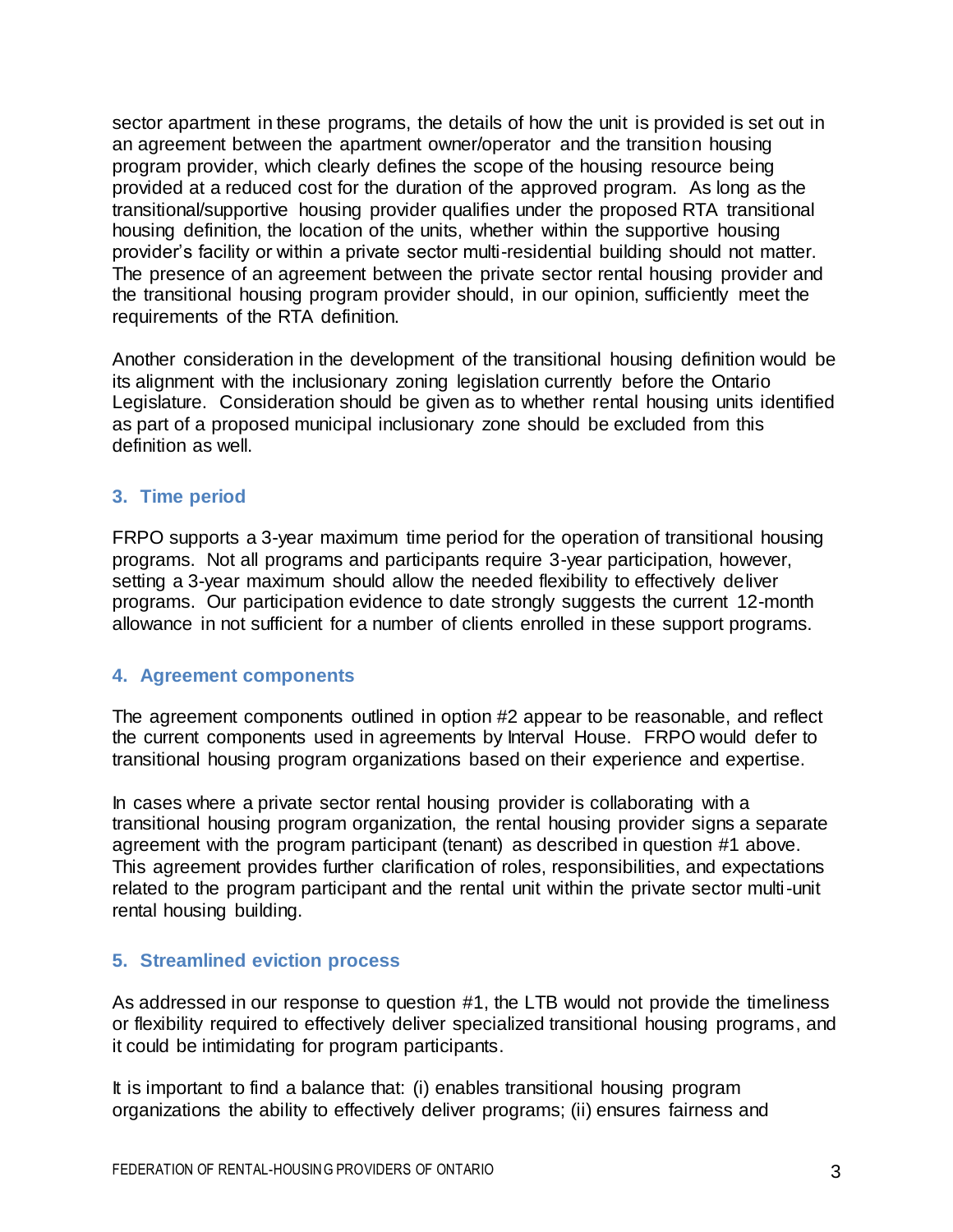transparency for participants; (iii) ensures the safety, rights, and supportive environment needed by other program participants; and (iv) in a private sector rental housing environment protects the safety and rights of other tenants protected under the RTA.

However, should the province proceed with an expedited eviction process for transitional housing programs for a specific list of criteria that are fundamental to the delivery of agreements related to transitional housing, the private rental housing sector would also expect the ministry to expedite the eviction process for specific criteria critical to the provision of rental housing, including non-payment of rent.

#### **6. Best practices**

FRPO has limited direct expertise in the provision of transitional housing programs. Feedback and advice is contained in our responses to other questions, however we would highlight three aspects:

- The need for transparent agreements between all parties;
- The importance of balance and flexibility to ensure the effective delivery of transitional housing programs that recognizes the needs of program participants; and
- The careful drafting of the policy definition and legislative amendments to ensure that inadvertent impacts to the broader private rental housing sector are prevented.

### **7. Existing s.5(k) exemption**

FRPO supports the MHO's premise that retention of the s.5(k) exemption could address situations of short-term accommodations for treatments such as for addiction, alcohol, and drug rehabilitation centres where the resident has a primary residence to return to after completion of the program.

#### **8. Feedback on list of providers**

FRPO has no input to the ministry's list of providers.